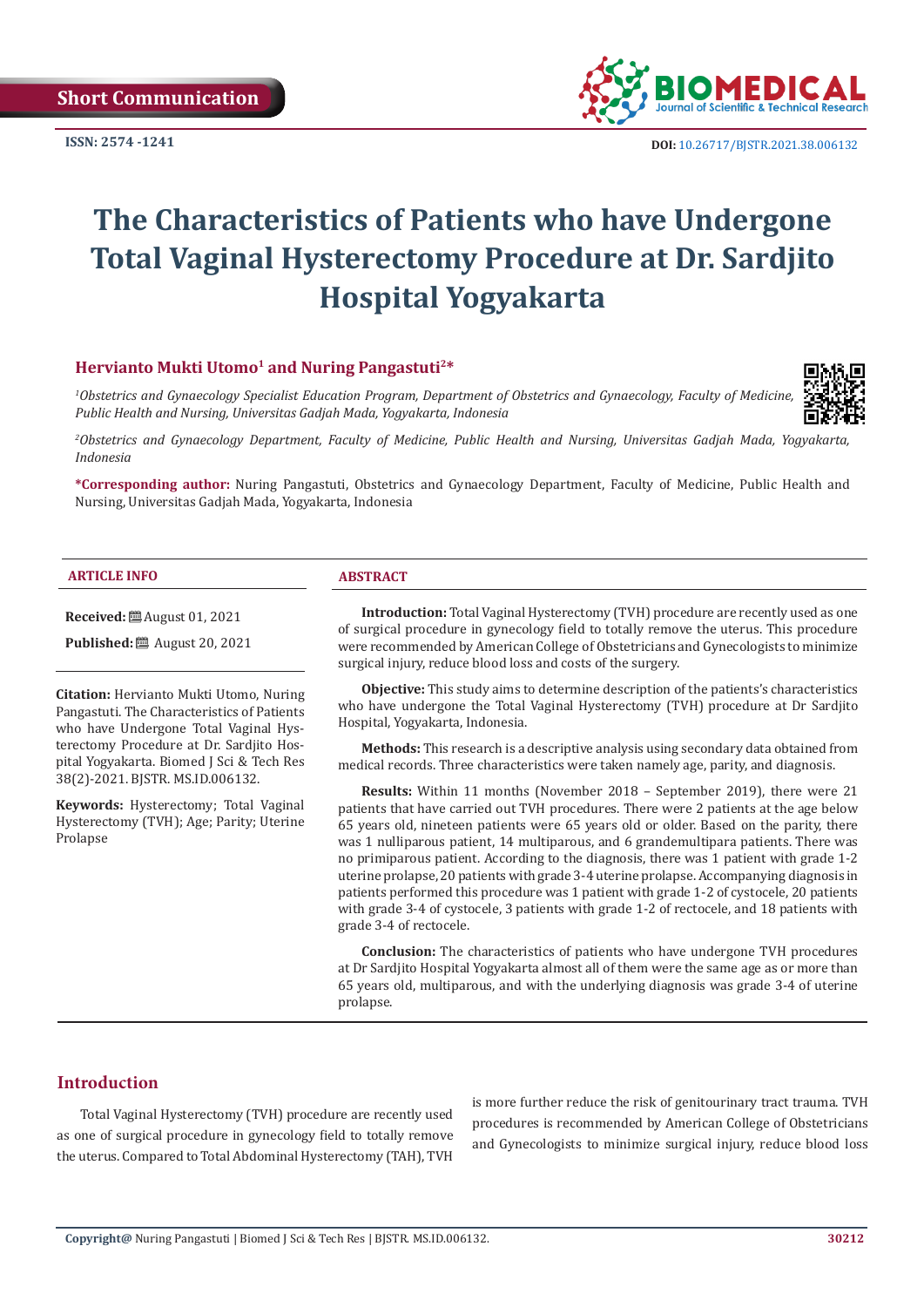and costs of the surgery. At Dr Sardjito Hospital, TVH procedures have been carried out as a procedure for uterine prolapse surgery. An evaluation of the patient's background characteristics and a diagnosis that underlies the selection of TVH procedures for these cases is needed.

### **Subjects and Methods**

The subjects in this study were patients who have undergone the TVH procedure within 11 months (November 2018 – September 2019). This research is a descriptive analysis using secondary data obtained from medical records at Dr Sardjito Hospital, Yogyakarta, Indonesia. Three characteristics were taken namely age, parity, and diagnosis.

#### **Results**

The characteristics of patients who have undergone TVH procedures at Dr Sardjito Hospital Yogyakarta mostly were the same age as or more than 65 years old, multiparous, and with the underlying diagnosis was grade 3-4 of uterine prolapse.

#### **Discussion**

According to the secondary data analysis performed on patients

undergoing the TVH procedure within 11 months (November 2018 – September 2019) it was found that there were 21 patients who have undergone the TVH procedure. In Ercan, et al. [1], it is stated that TVH procedures is recommended by American College of Obstetricians and Gynecologists to minimize surgical injury, blood loss, and cost. The following are the results obtained through the secondary data analysis based on medical records at Dr. Sardjito Hospital (Table 1). There were 2 patients at the age below 65 years old (9.5%), nineteen patients were 65 years old or older (90.5%). Based on the parity, there was 1 nulliparous patient (4.7%), 14 multiparous (66.67%), and 6 grandemultipara patients (28.6%). There was no primiparous patient [2]. According to the diagnosis, there was 1 patient (5%) with grade 1-2 uterine prolapse, 20 patients (95%) with grade 3-4 uterine prolapse. Accompanying diagnosis in patients who have undergone this procedure was 1 patient (5%) with grade 1-2 of cystocele, 20 patients (95%) with grade 3-4 of cystocele, 3 patients (14.3%) with grade 1-2 of rectocele, and 18 patients (85.7%) with grade 3-4 of rectocele [3]. In other words, the characteristics of patients who have undergone TVH procedures at Dr Sardjito Hospital Yogyakarta mostly were the same age as or more than 65 years old, multiparous, and with the underlying diagnosis was grade 3-4 of uterine prolapse.

**Table 1:** The Result of the Characteristics of Patients who Have undergone TVH Procedure November 2018 – September 2019.

| <b>Characteristics</b> |                         |           |                          |                          |
|------------------------|-------------------------|-----------|--------------------------|--------------------------|
| Age                    |                         |           | Number of Patients       | Percentage               |
|                        | <65                     |           | 2                        | 9,5%                     |
|                        | $\geq 65$               |           | 19                       | 90,5%                    |
| Parity                 | NULLIPAROUS             |           | 1                        | 4,7%                     |
|                        | PRIMIPAROUS             |           | $\overline{\phantom{a}}$ | $\overline{\phantom{a}}$ |
|                        | MULTIPAROUS             |           | 14                       | 66,67%                   |
|                        | GRANDEMULTIPARA         |           | 6                        | 28,6%                    |
| Diagnosis              | <b>UTERINE PROLAPSE</b> | Grade 1-2 | $\mathbf{1}$             | 5%                       |
|                        |                         | Grade 3-4 | 20                       | 95%                      |
|                        | <b>CYSTOCELE</b>        | Grade 1-2 | $\mathbf{1}$             | 5%                       |
|                        |                         | Grade 3-4 | 20                       | 95%                      |
|                        | <b>RECTOCELE</b>        | Grade 1-2 | 3                        | 14,3%                    |
|                        |                         | Grade 3-4 | 18                       | 85,7%                    |

#### **Conclusion**

The characteristics of patients who have undergone TVH procedures at Dr Sardjito Hospital Yogyakarta almost all of them were the same age as or more than 65 years old, multiparous, and with the underlying diagnosis was grade 3-4 of uterine prolapse.

### **Acknowledgement**

Paper presented at the 2020 Indonesian Uroginecological Association Annual Scientific Meeting in a poster presentation.

## **References**

- 1. Ercan Ö, Özer A, Köstü B, Bakacak M, Kı[ran G, et al. \(2016\) Comparison](https://pubmed.ncbi.nlm.nih.gov/26475076/) [of postoperative vaginal length and sexual function after abdominal,](https://pubmed.ncbi.nlm.nih.gov/26475076/) [vaginal, and laparoscopic hysterectomy. International journal of](https://pubmed.ncbi.nlm.nih.gov/26475076/) [gynaecology and obstetrics: the official organ of the International](https://pubmed.ncbi.nlm.nih.gov/26475076/) [Federation of Gynaecology and Obstetrics 132\(1\): 39-41.](https://pubmed.ncbi.nlm.nih.gov/26475076/)
- 2. [Veronikis DK \(2015\) Vaginal Hysterectomy: The Present Past. Missouri](https://www.ncbi.nlm.nih.gov/pmc/articles/PMC6168092/) [medicine 112\(6\): 439-442.](https://www.ncbi.nlm.nih.gov/pmc/articles/PMC6168092/)
- 3. [Mamik MM, Antosh D, White DE, Myers EM, Abernethy M, et al. \(2014\)](https://pubmed.ncbi.nlm.nih.gov/24464470/) [Risk factors for lower urinary tract injury at the time of hysterectomy for](https://pubmed.ncbi.nlm.nih.gov/24464470/) benign reasons. Int Urogynecol [25(8): 1031-1036.